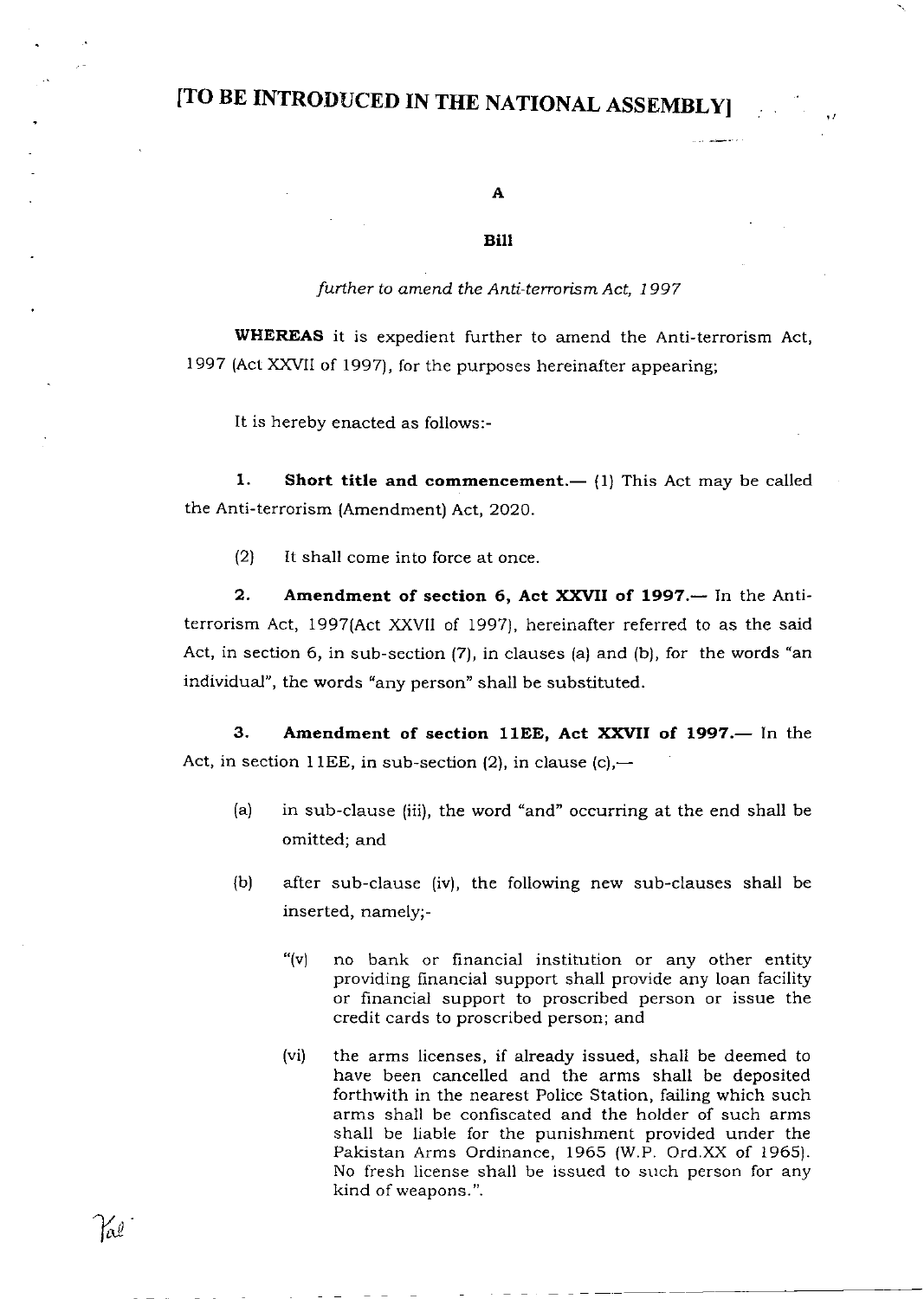4. Amendment of section 11J, Act XXVII of 1997. - In the said Act, in section 11J, after sub-section  $(2)$ , the following new sub-sections shall be :nserted, namely:-

" $(3)$  A person commits an offence if he pays for or provides money or other property or facilitate in any manner the travel of a person anywhere for the purpose of perpetrating, participating in, assisting or preparing for a terrorist act or for the purpose of p:oviding or receiving training for terrorist related activities.

(4) The provisions of sub-section (2) shall also apply to the following;

- (a) organizations owned or controlled, directly or indirectly, by proscribed organizations or proscribecl persons; and
- $(b)$  Persons or organizations acting on behalf of, or at the direction of, proscribed organizations or proscribed persons.".

5. Amendment of section 11N, Act XXVII of 1997.— In the said Act, in section  $11N, -$ 

- (a) the existing section shall be renumbered as sub-section  $(1)$ ;
- (b) in sub-section (l), renumbered as aforesaid, after the word "fine", the words "not exceeding twenty-five million rupees" shall be inserted ; and
- (c) after sub-section  $(1)$ , renumbered as aforesaid, the following new sub-sections shall be inserted, namely:-

"(21 lf a legal person commits an offence under sections 1lH to llK such person shall be liable on conviction to a tine not exceeding fifty million rupees.

(3) Every director, officer or employee of such legal person found guilty shall be punishable on conviction with imprisonment for a term not less than five years and not exceeding ten years with fine not exceeding twenty-:ive million rupees.".

6. Amendment of section 110, Act XXVII of 1997.— In the said Act, in section 110, in sub-section  $(1)$ ,-

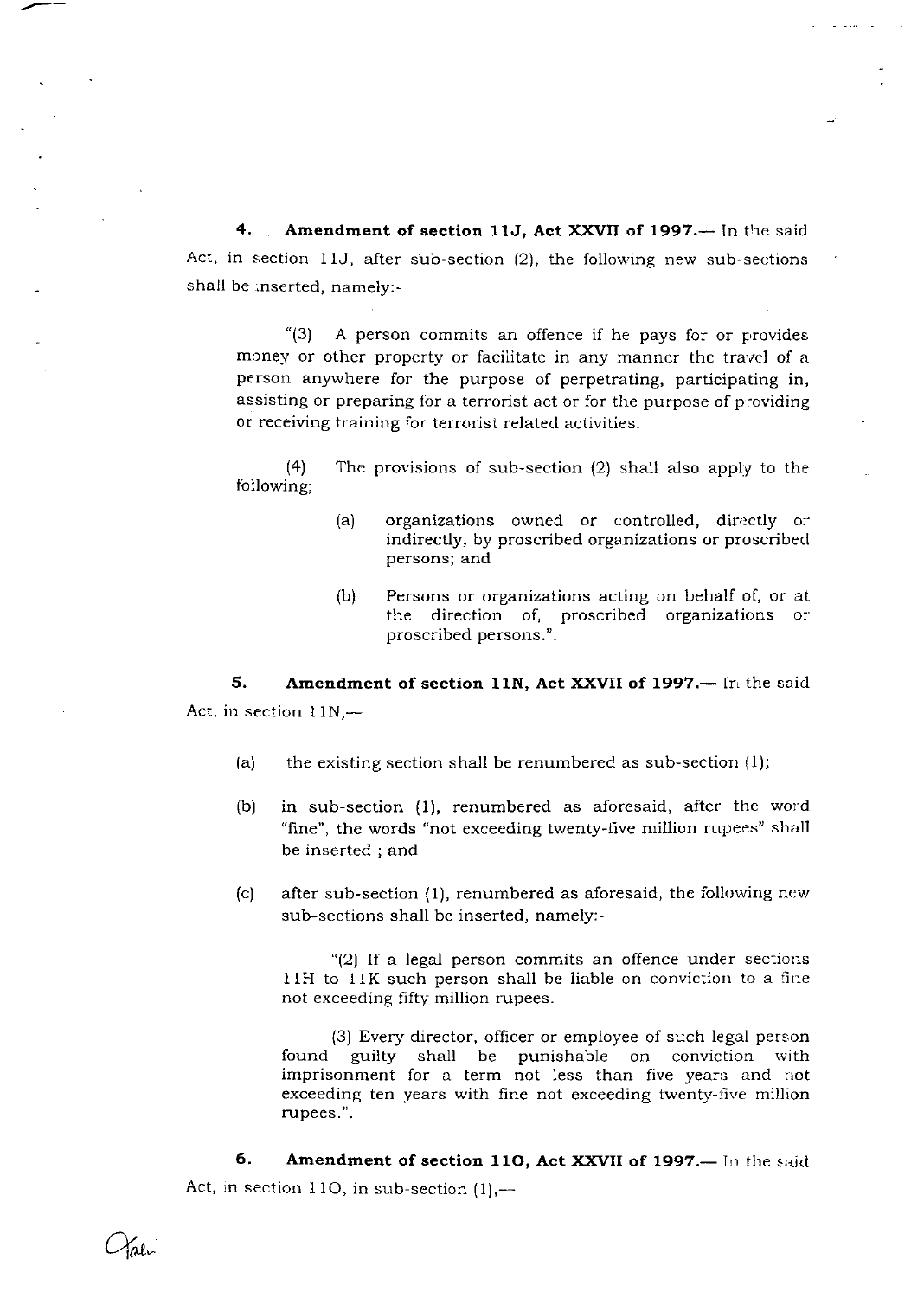- $(a)$  in clause  $(a)$ , after the word "indirectly", the words "or jointly" shall be inserted and after the words "may be", the comma and word ", without any prior notice and without delay" shall be added;
- (b) in clause (b), alter the words "may be", the comma and word ", without any prior notice and without delay" shall be added;
- (c) in clause (c), the word "and" occurring at the end shall be omitted;
- (d) for clause (d), the following shall be substituted, namely:-
	- "(d) within forty-eight hours of any freeze or seizure, the person carrying out the freeze or seizure or any action under clause (c) above, and shall set out the steps taken to ensure that no money, property or services are made available, directly or indirectly, wholly or jointly, for the benefit of the proscribed organization or person and shall submit a report containing details of the property and the persons affected by the freeze or seizure to such office of the Federal Government as may be notified in the official Gazette; and"; and
- (e) after clause (d), substituted as aforesaid, the following new clause, shall be added, namely:-
	- (e) the money or other property of any person acting on behalf of, or at the direction of, proscribed persons or organizations shall be frozen or seized, as the case may be, without any prior notice and without delay.".

7. Amendment of section 1100, Act XXVII of 1997. - In the Act, in section 11OO, in sub-section{l), for the expression, "required for meeting necessary medical and educational expenses and for subsistence allowance,", the expression "basic expenses, including payments for foodstuffs, rent or mortgage, medicines and medical treatment, taxes, insurance premiums, and public utility charges, or exclusively for payment of reasonable professional fees and reimbursement of incurred expenses associated with the provision of legal services, or fees or service charges for routine holding or maintenance of frozen funds or other financial assets or economic resources or such money as may be required for meeting extraordinary expenses," shall be substituted.

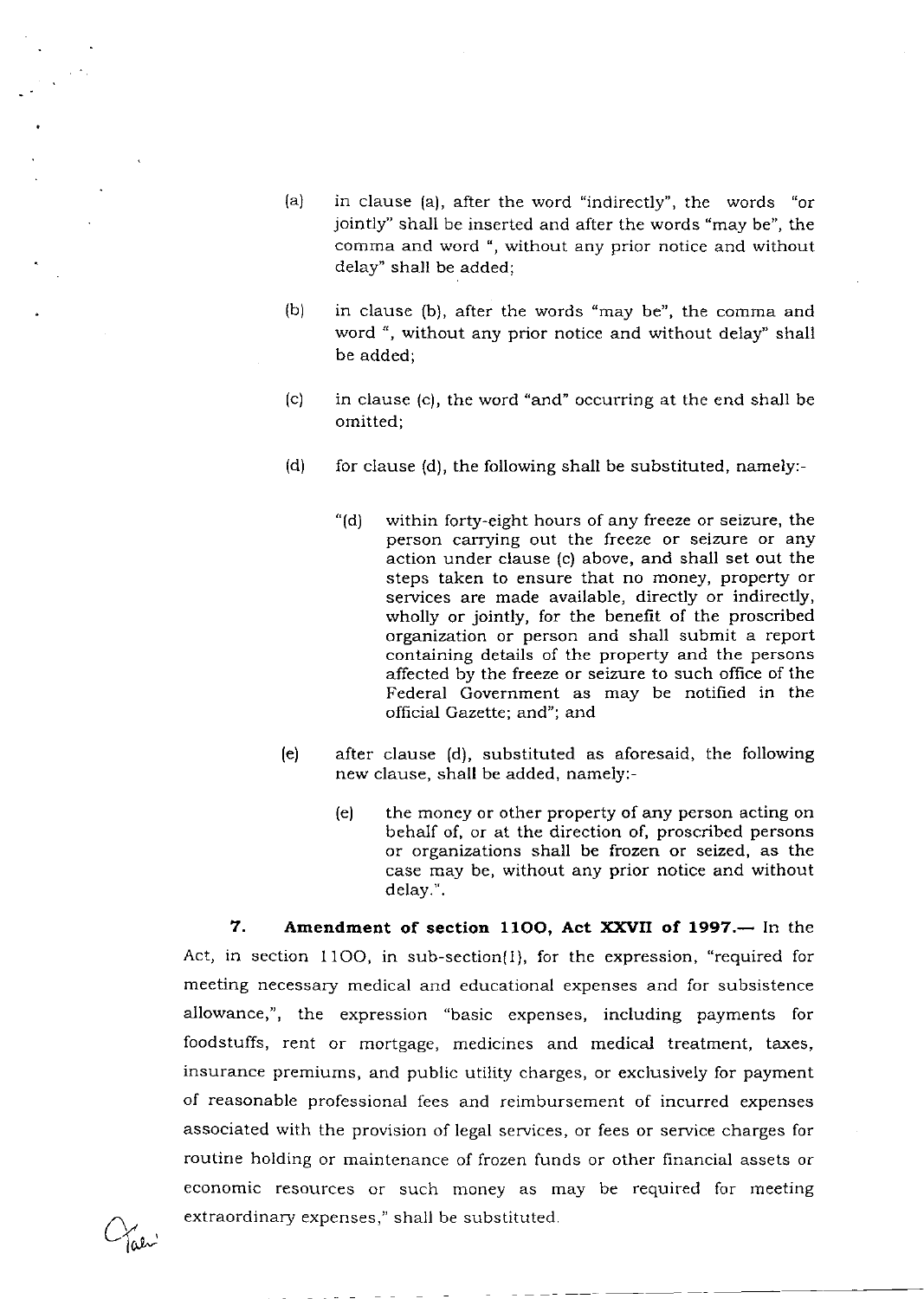8. Amendment of section 11Q, Act XXVII of 1997.— In the Act, in section I1Q, after sub-section (6),the following new sub-section shall be inserted, namely :-

> "(6A) Where the Court is satisfied that property subject to forfeiture under this section cannot be identified or located. or readily be subjected to the jurisdiction of the Court, it may order the forfeiture of any other property of the accused of an equivalent value to the property subject to forfeiture u'hich identified or located in another jurisdiction.".

9. Amendment of section 19, Act XXVII of 1997.- In the Act, in section 19, in sub-section  $(1)$ ,—

- (a) for the word" lnspector", the words "Sub -Inspector" shall be substituted;
- (b) after the word "members.", the expression, "the Joint Investigation Team may co-opt any additional person from any Federal or Provincial institution or department as it deems appropriate for investigation" shall be inserted; and
- (c) for the word "directly", the words "through Public prosecutor", shall be substituted.

10. Amendment in section 21EE, Act XXVII of 1997.-- In said Act, in section  $21EE$ , $$ the

- in sub-section  $(1)$  in clause  $(d)$ , for the words "with the permission of the Anti-terrorism Court" the words ''with the permission of Deputy Inspector General or any other officer of equivalent rank" shall be substituted; and (i)
- in sub-section (3), for the expression "two years or with fine which may extend to one hundred thousand rupees or with both", the expression "three years or with fine which may extend to one million rupees in case of an individual and ten million rupees in case of a legal person or with both" shall be substituted. (ii)

Ltt'-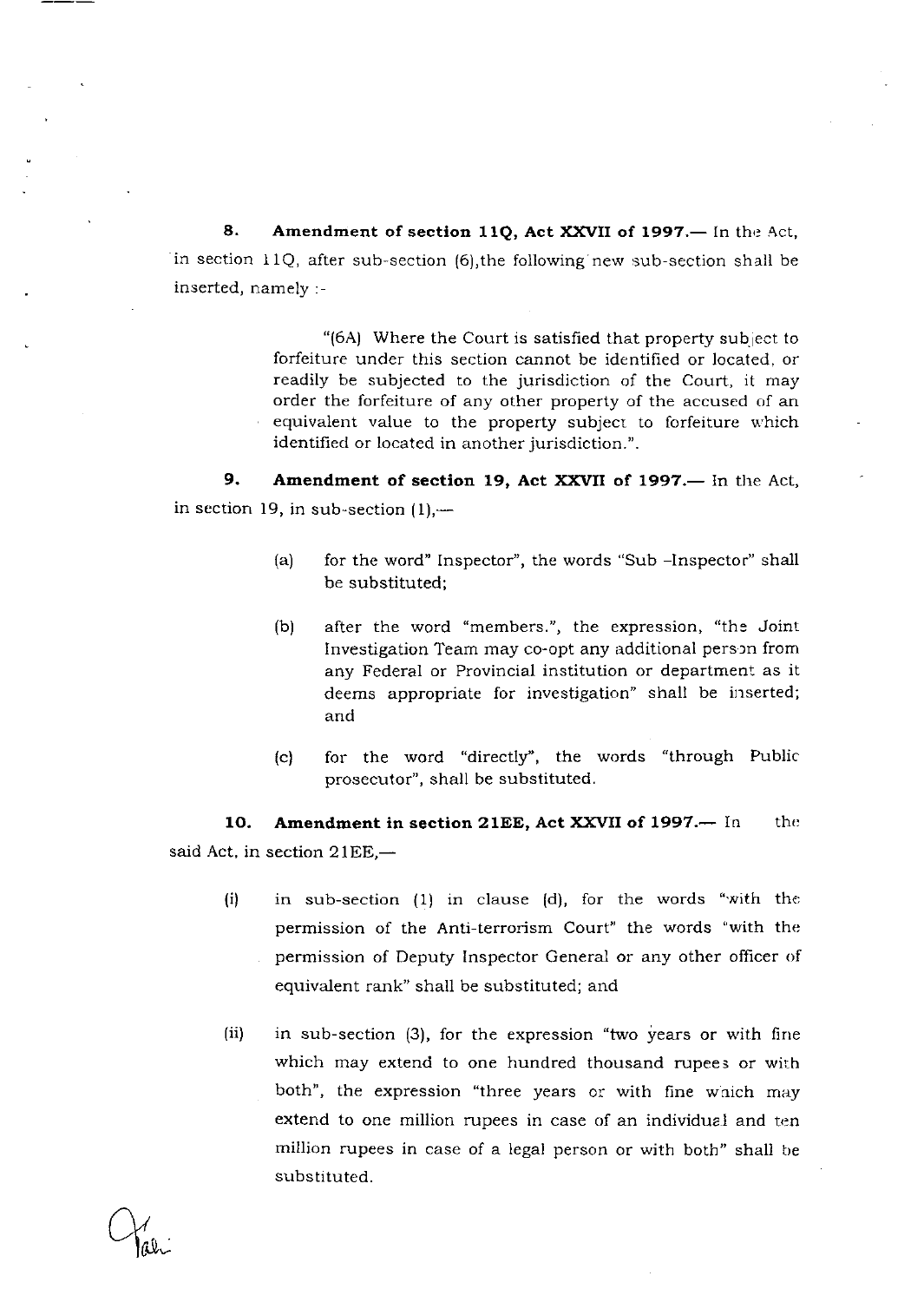#### No. 7/19/2019-Ptns GOVERNMENT OF PAKISTAN MINISTRY OF INTERIOR +\*+\*

Islamabad, the<sup>12</sup> July, 2020

#### <u>TATEMENT OF OBJECTS AND R</u>

## Subject: <u>AMENDMENT IN ANTI-TERRORISM (SECOND AMENDMENT) ACT</u>

In order to enhance the effectiveness of the implementation of the Orders passed by the Federal Government under the Anti-terrorism Act, 1997 (XXVII of 1997) and the United Nations (Security Council) Act, 1948 (XIV of 1948), the amendments are considered essential in the Anti-terrorism Act, 1997. The scope of the application of the penalties needs to be extended to those who are involved in terrorism in any manner outside the boundaries of the country. In addition, it is considered essential to match the penalties, fines and restrictions for same kind of punishments and to provide legal powers to the Law enforcement agencies for speedy trial and disposal of cases. Furthermore, the facilities required for meeting the necessary expenses through exemptions are also required to be incorporated in detail.

2. The freezing of assets of Proscribed persons, proscribed organizations and the affiliates is necessary to curb the terrorism.

(Zaheer ud Din Babar Awan) Advisor to the Prime Minister on Parliamentary Affairs.

 $\frac{1}{2} \frac{1}{2} \frac{1}{2} \frac{1}{2} \frac{1}{2} \frac{1}{2} \frac{1}{2} \frac{1}{2} \frac{1}{2} \frac{1}{2} \frac{1}{2} \frac{1}{2} \frac{1}{2} \frac{1}{2} \frac{1}{2} \frac{1}{2} \frac{1}{2} \frac{1}{2} \frac{1}{2} \frac{1}{2} \frac{1}{2} \frac{1}{2} \frac{1}{2} \frac{1}{2} \frac{1}{2} \frac{1}{2} \frac{1}{2} \frac{1}{2} \frac{1}{2} \frac{1}{2} \frac{1}{2} \frac{$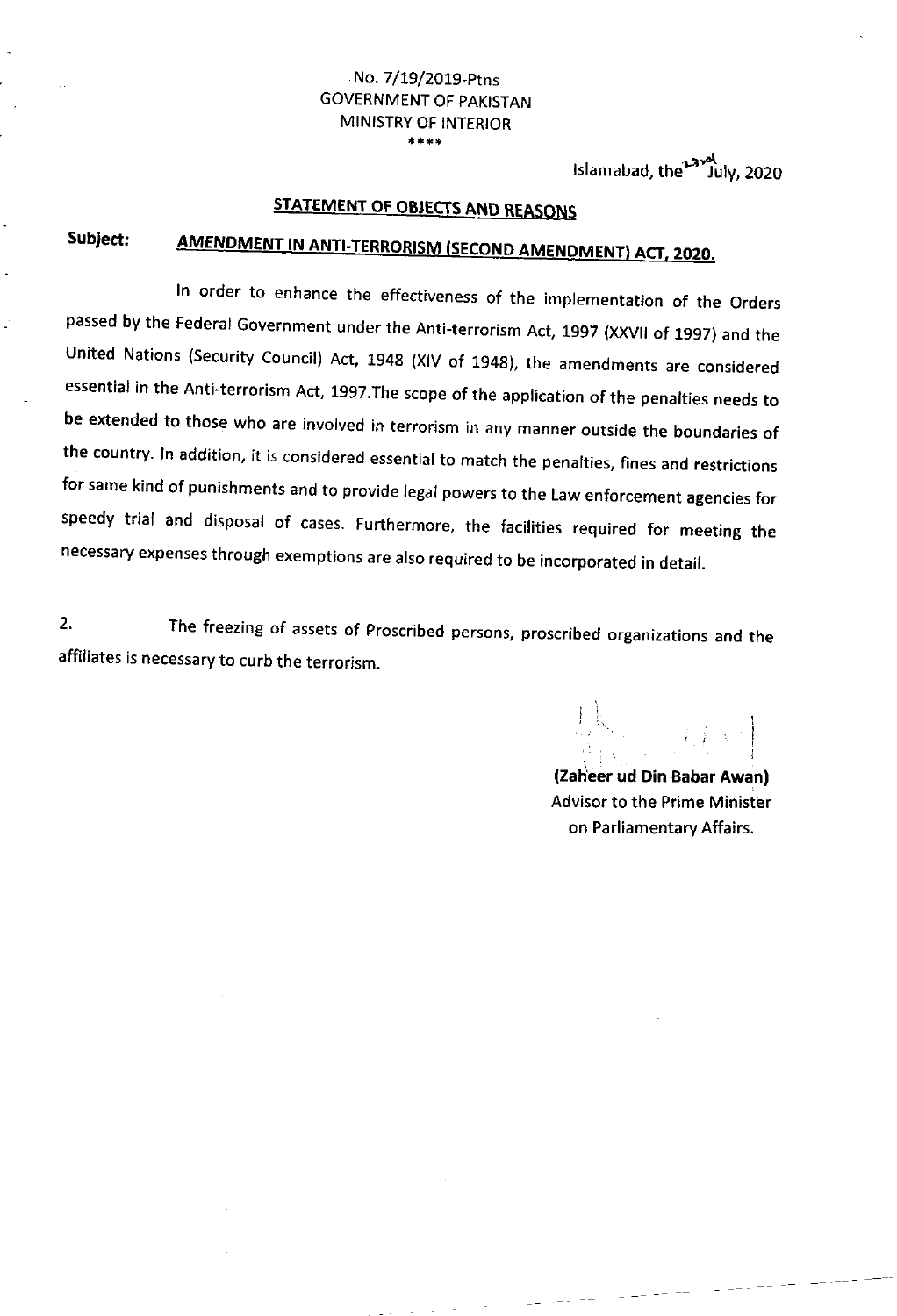# بيإن اغراض ووجوه

 $-1$ 

انسدادِدہشت گردی(ترمیم دوم)ا یکٹ،۲۰۲۰ءمیںترمیم موضوع:

انسدادِ دہشت گردی ایکٹ، ۱۹۹۷ء( ۲۷ بابت ۱۹۹۷ء) اور اقوام متحدہ (سلامتی کونس) ایکٹ، ۱۹۴۸ء (۱۴ بابت ۱۹۴۸) کے تحت وفاقی حکومت کی طرف سے جاری کردہ تھم ناموں کے مؤثر اطلاق کو دسعت دینے کے لیے،انسدادِ دہشت گردی! یکٹ، ۱۹۹۷ء میں ترامیم نہایت ضروری تھجی گئی ہیں۔سزادَں کےاطلاق کی دسعت کوان تک بڑھانے کی ضرورت ہے جو ملک کی حدود سے باہر سی بھی طور پر دہشت گردی میں ملوث ہیں۔ مزید برآ ں،ایسی ہی نوعیت کی سزاؤں کے لیے سزاؤں، جرمانوں اور بندش کی موافقت اور تیز روساعت اور مقدمات کے تصفیہ کے لیے قانون نافذ کرنے والی ایجنسیوں کوقانو نی اختیارات فراہم کرنانہایت ضروری سمجھے گئے ہیں۔مزید سپرکہ، بذریعہ اشتثاء کے ذریعےضروری اخراجات کو بورا کرنے کے لیے درکارسہولیات تفصیل سے شامل ہوں۔

ممنوعہ اشخاص بمنوعہ تنظیموں اور الحاق کنندگان کے اثاثہ جات کو دہشت گردی کے خاتمے کے لیے نجمند کرنا  $-**r**$ ضروری ہے۔

(ظہیرالدین بابراعوان) مشیروز براعظم برائے پارلیمانی امور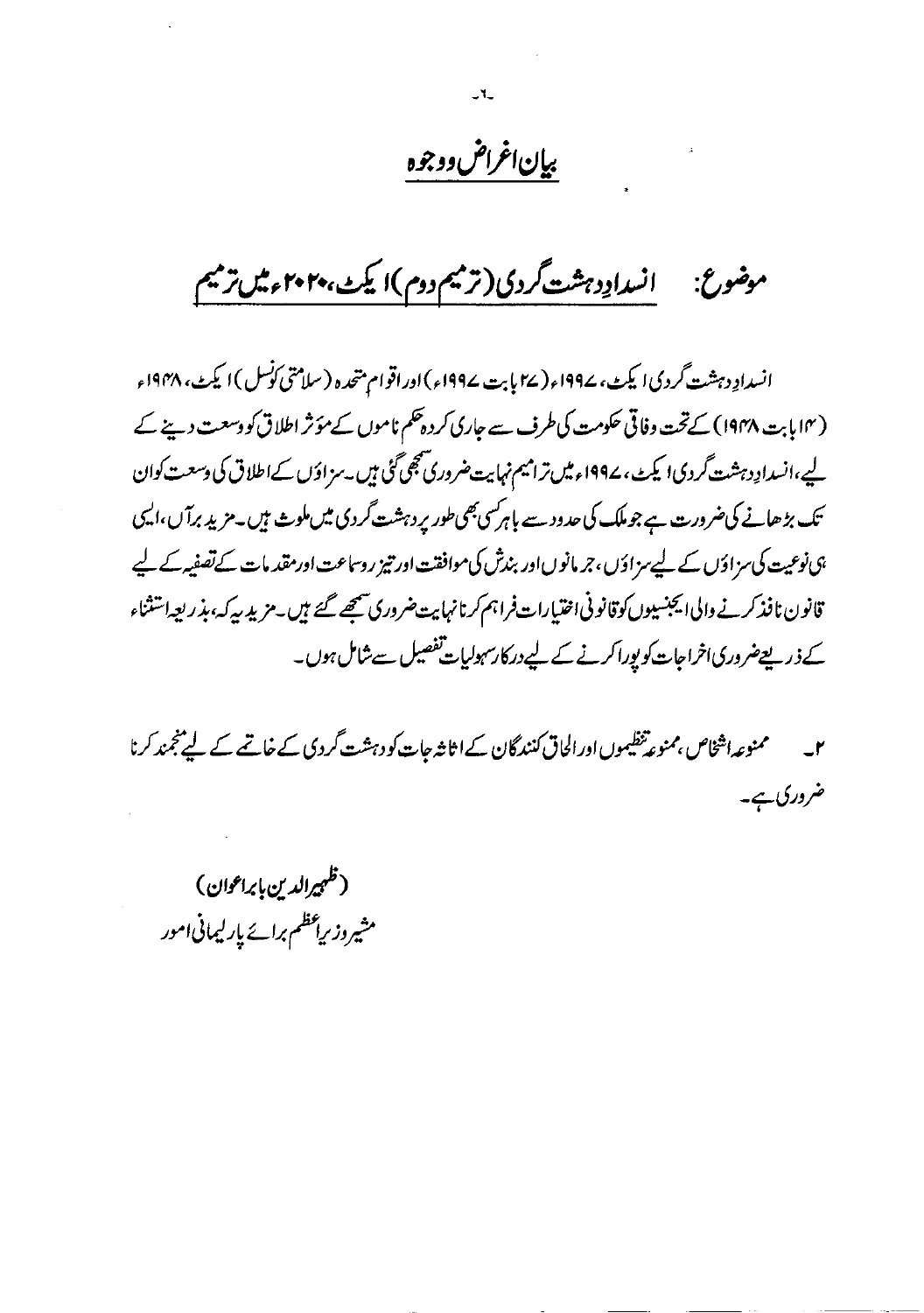(اوّل) ذیلی دفعہ (۱) میں شق ( د ) میں الفاظ''انسدادِ دہشت گردی کی عدالت کی اجازت سے'' کوالفاظ ''ڈیٹی انسپکٹر جزل پاعہدہ کے برابرکسی دیگرافسر کی اجازت سے'' سے تبدیل کیاجائے گا؛اور (دوم) زىلى دفعه ( ۳ ) ميں،عمارت' دوسال يا جرمانه جوكہا يك لا ك*ەر*وپے تك ہوسكتا ہے يا پھر دونوں'' كو عبارت'<sup>د</sup> تین سال پاجر مانہ جو کہ ایک فرد کے ہونے کی صورت میں دس لا کھاور قانو ٹی شخص ہونے کی صورت میں ایک کروڑ روپے تک ہوسکتا ہے یا پھر دونوں'' سے تبدیل کیا جائے گا۔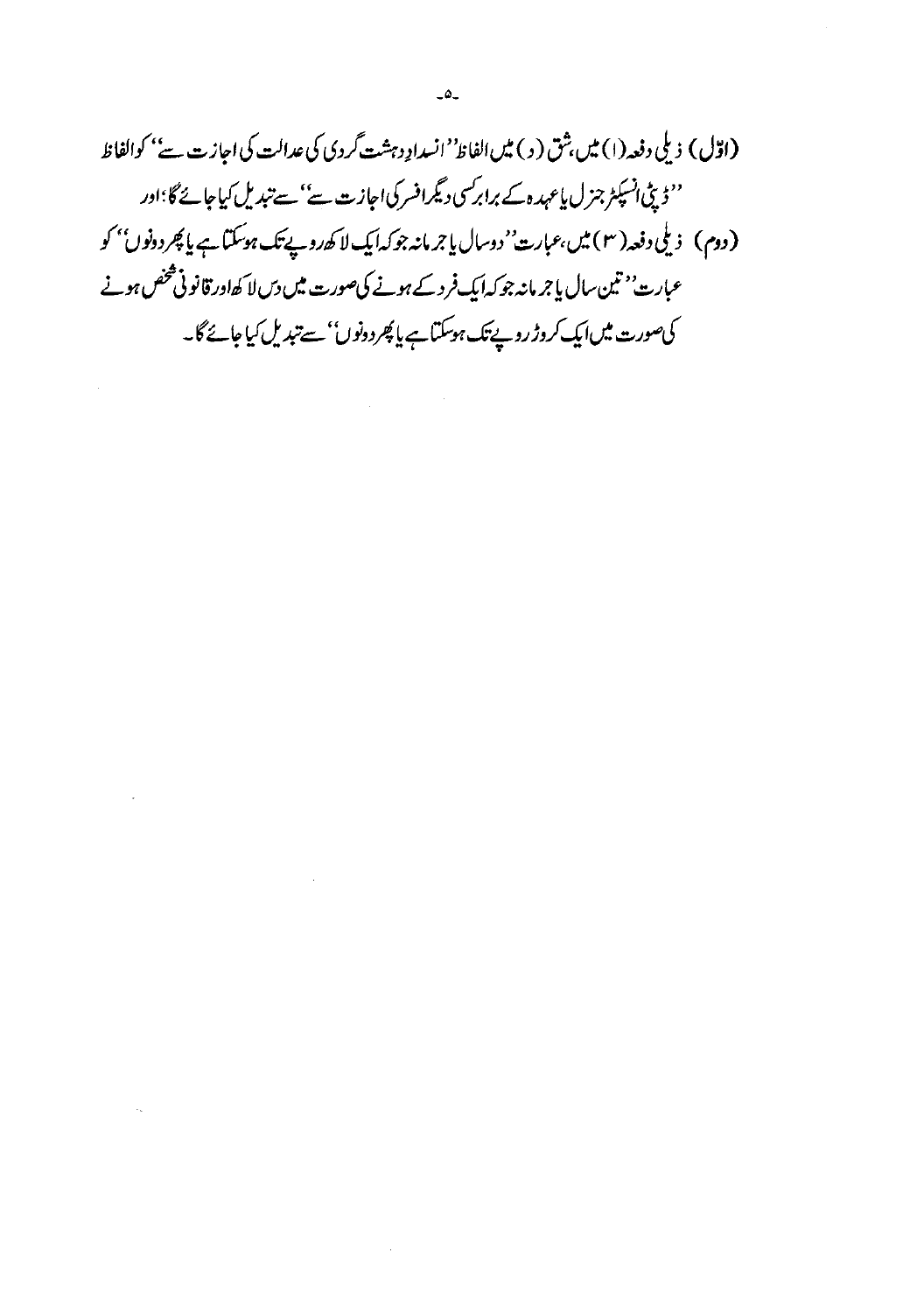ے۔ ایکٹ نمبر ۱۷یت ۱۹۹۷ء کی،دفعہ ااس س کی ترمیم۔ ایک میں، دفعہ ااس میں، ذیلی دفعہ (۱) میں،عبارت 'مفروری طبی اورتعلیمی اخراجات یورا کرنے کے لیے مطلوب ہوں اورخور دونوش الا دَنس' ۔<br>کوعبارت<sup>ی م</sup>بنیادی اخراجات، جس میں اشیائے خورد نی،کرایہ بارہن ،ادوبات اورطبی علاج ،محاصل، بیمہ پریمیم اور سرکاری پیپلٹی حارجز ،پاخاص طور پرمعقول پیشہ داراندفیسوں کی ادائیگیاںاور قانونی خدمات کےانتظام سے منسلکہ عائد کردہ اخراجات کے لیے باز ادائیگی، یاروز مرہ کام کے لیےفیس یاسروں جارجز یاد ٹیمر نجمد فنڈ یا مالیاتی اثاثہ جات یا معاشی وسائل کو قائم رکھنے یاالیں رقم جو کہ غیرمعمولی اخراجات کو پورا کرنے کے لیےمطلوب ہوں،شامل ہیں'' سے تېدىل كردېاجائےگا۔

نہیں کی جاسکتی یا واقع *نہیں ہو*، یاعدالت کی علاقائی حدود میں فوری طور پر تابع نہ لائی جاسکتی ہوتو پی**لزم کی کسی دیگر** جائیداد کی تنز لی کاحکم صادر کرسکے گی جس کی قدرتنز لی سے مشر وط جائیداد کے برابر ہوجس کی دوسری علا قائی حدود میں شناخت کی گ<sup>ئ</sup>ی ہو یاواقع ہو''۔

۹\_\_ ایکٹ نمبر ۲۷ پابت ۱۹۹۷ء کی،دفعہ۱۹ میں ترمیم۔ ا يکٹ ميں، دفعہ ١٩ ميں، ذيلي دفعه (۱) میں ،۔۔۔

(الف) لفظ<sup>و د</sup>انسپکٹر'' کوالفاظ''سب انسپکٹر'' سے تبدیل کیاجائے گا؛ (ب) لفظ''اراکین'' کے بعد ،عبارت''مشتر کہ تفتیشی ٹیم کسی وفاقی پا صوبائی ادارے سے کسی اضافی گھنٹ کے ساتھ تعاون کر سکے گی جیساتفتیش کے لیے مناسب خیال کیا جائے'' کا اندراج کیاجائے گا؛اور •ا۔ **ایکٹ نمبر ۱۷ بابت ۱۹۹۷ء کی،دفعہا۲ہ ہیں ترمیم۔** غم<sup>ک</sup>ورہ ایکٹ میں، دفعہ ۲۱ ہ ہ یکن،۔۔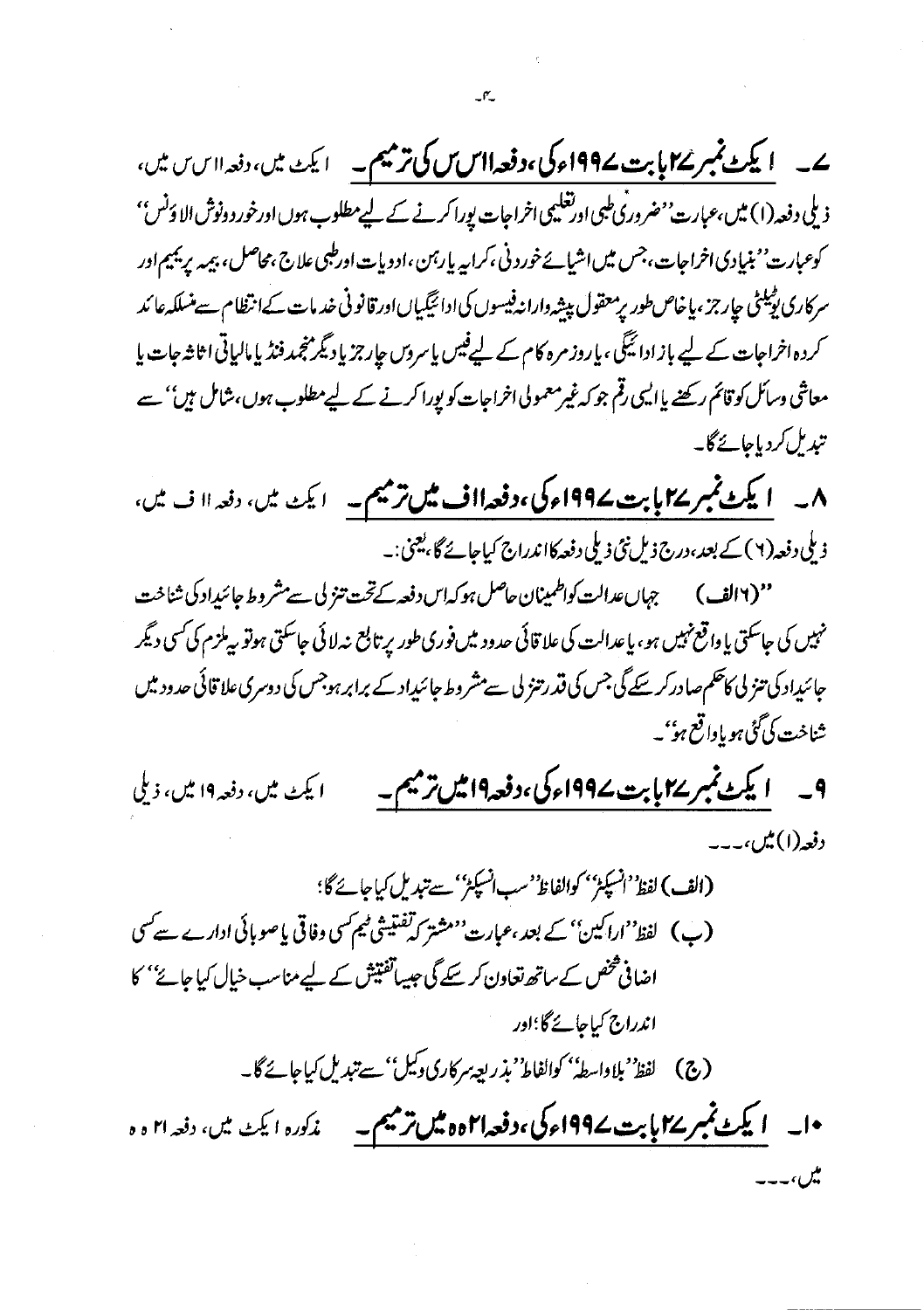$$
\sum_{i=1}^{n} \sum_{j=1}^{n} \sum_{j=1}^{n} \sum_{j=1}^{n} \sum_{j=1}^{n} \sum_{j=1}^{n} \sum_{j=1}^{n} \sum_{j=1}^{n} \sum_{j=1}^{n} \sum_{j=1}^{n} \sum_{j=1}^{n} \sum_{j=1}^{n} \sum_{j=1}^{n} \sum_{j=1}^{n} \sum_{j=1}^{n} \sum_{j=1}^{n} \sum_{j=1}^{n} \sum_{j=1}^{n} \sum_{j=1}^{n} \sum_{j=1}^{n} \sum_{j=1}^{n} \sum_{j=1}^{n} \sum_{j=1}^{n} \sum_{j=1}^{n} \sum_{j=1}^{n} \sum_{j=1}^{n} \sum_{j=1}^{n} \sum_{j=1}^{n} \sum_{j=1}^{n} \sum_{j=1}^{n} \sum_{j=1}^{n} \sum_{j=1}^{n} \sum_{j=1}^{n} \sum_{j=1}^{n} \sum_{j=1}^{n} \sum_{j=1}^{n} \sum_{j=1}^{n} \sum_{j=1}^{n} \sum_{j=1}^{n} \sum_{j=1}^{n} \sum_{j=1}^{n} \sum_{j=1}^{n} \sum_{j=1}^{n} \sum_{j=1}^{n} \sum_{j=1}^{n} \sum_{j=1}^{n} \sum_{j=1}^{n} \sum_{j=1}^{n} \sum_{j=1}^{n} \sum_{j=1}^{n} \sum_{j=1}^{n} \sum_{j=1}^{n} \sum_{j=1}^{n} \sum_{j=1}^{n} \sum_{j=1}^{n} \sum_{j=1}^{n} \sum_{j=1}^{n} \sum_{j=1}^{n} \sum_{j=1}^{n} \sum_{j=1}^{n} \sum_{j=1}^{n} \sum_{j=1}^{n} \sum_{j=1}^{n} \sum_{j=1}^{n} \sum_{j=1}^{n} \sum_{j=1}^{n} \sum_{j=1}^{n} \sum_{j=1}^{n} \sum_{j=1}^{n} \sum_{j=1}^{n} \sum_{j=1}^{n} \sum_{j=1}^{n} \sum_{j=1}^{n} \sum_{j=1}^{n} \sum_{j=1}^{n} \sum_{j=1}^{n
$$

 $\mathbb{Z}\mathsf{P}\mathbb{Z}$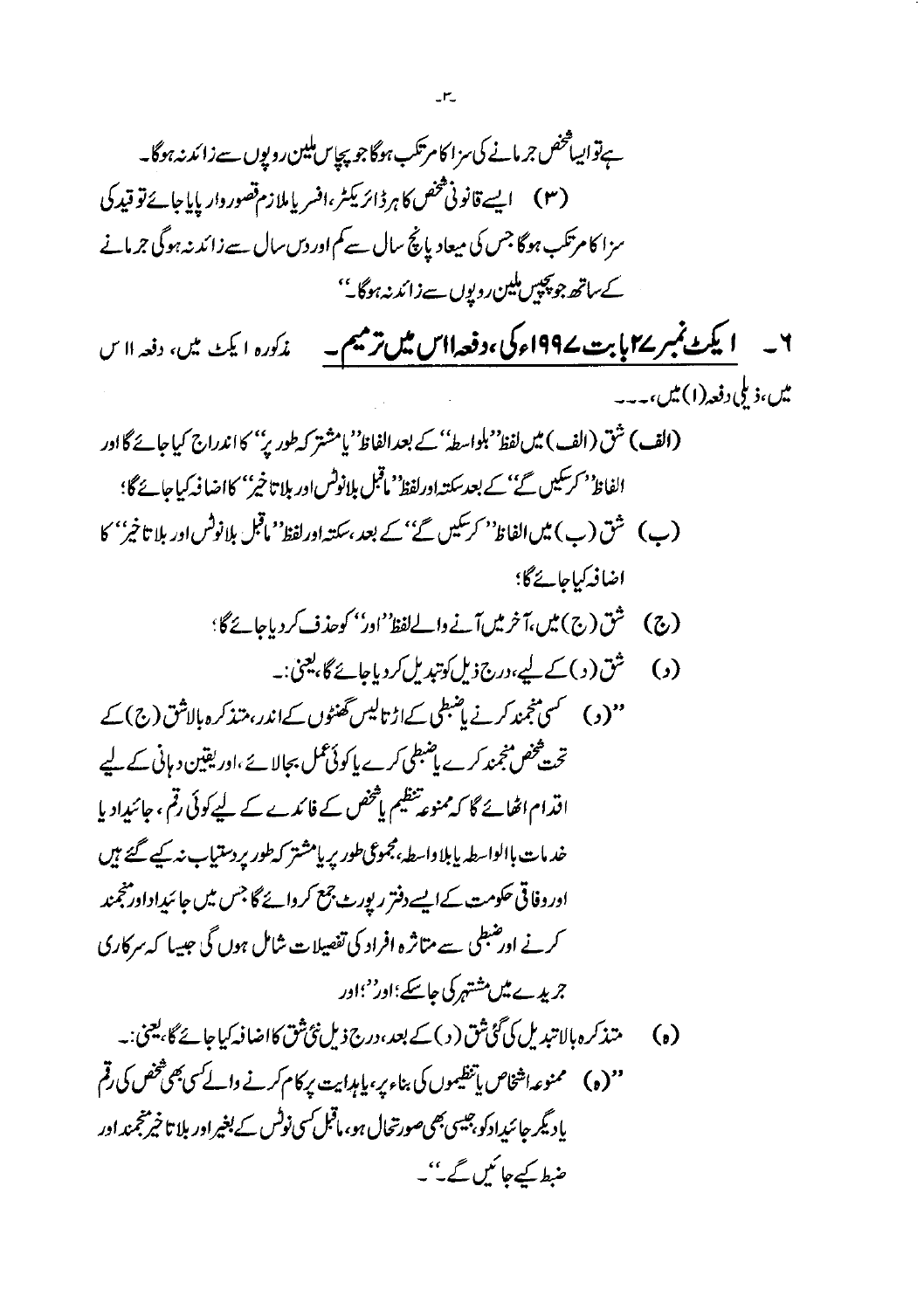اندراج کیاجائے گا،یعنی:۔

روپوں سےزائد نہ ہوگا''ادر

''(۲) اگرایک قانونی *شخص* دفعات ااح تاااک کے تحت جرم کاارتکاب کرتا